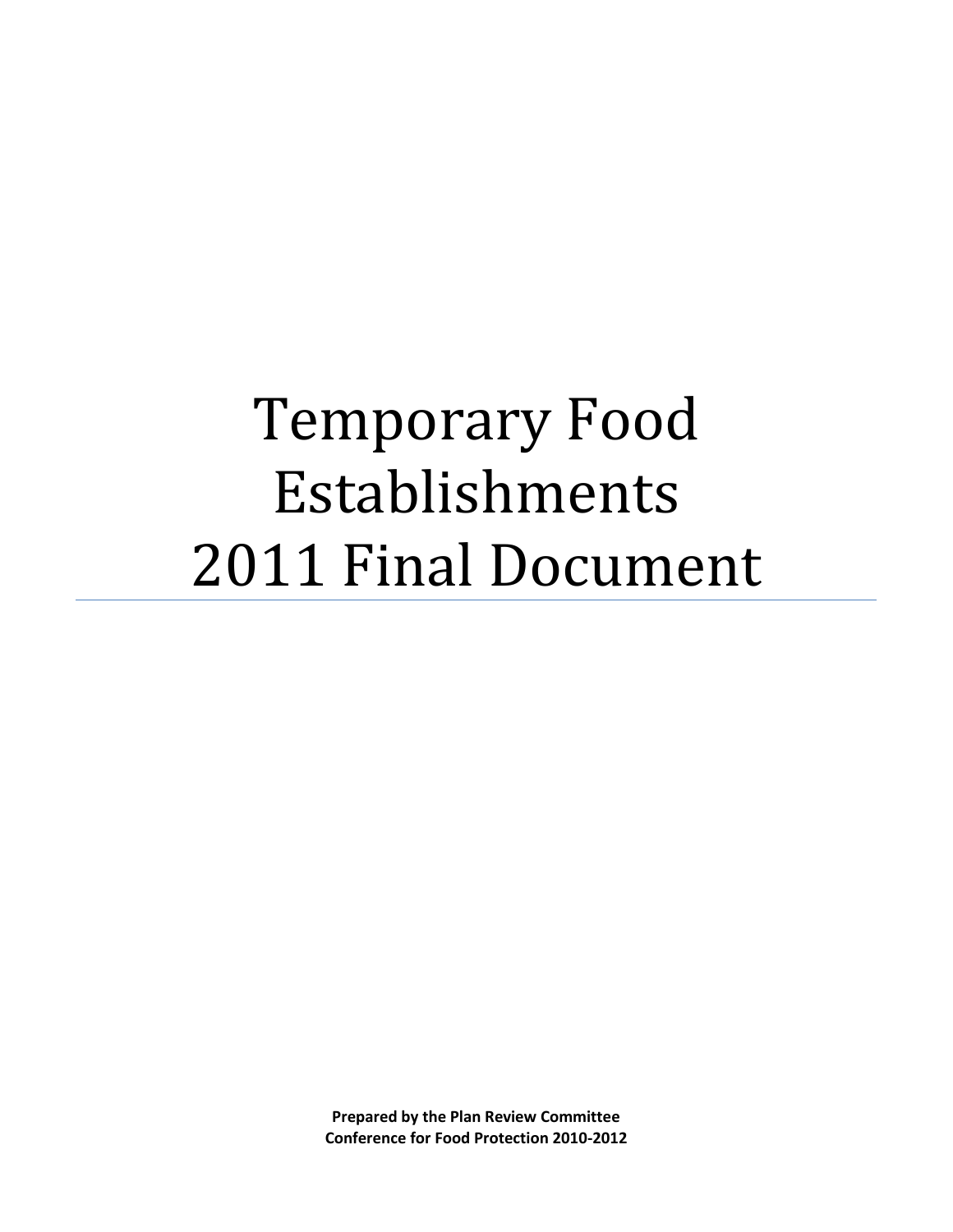## **TABLE OF CONTENTS**

| <b>Event Organizer Application to Operate Temporary Food Establishments</b> |  |
|-----------------------------------------------------------------------------|--|
|                                                                             |  |
|                                                                             |  |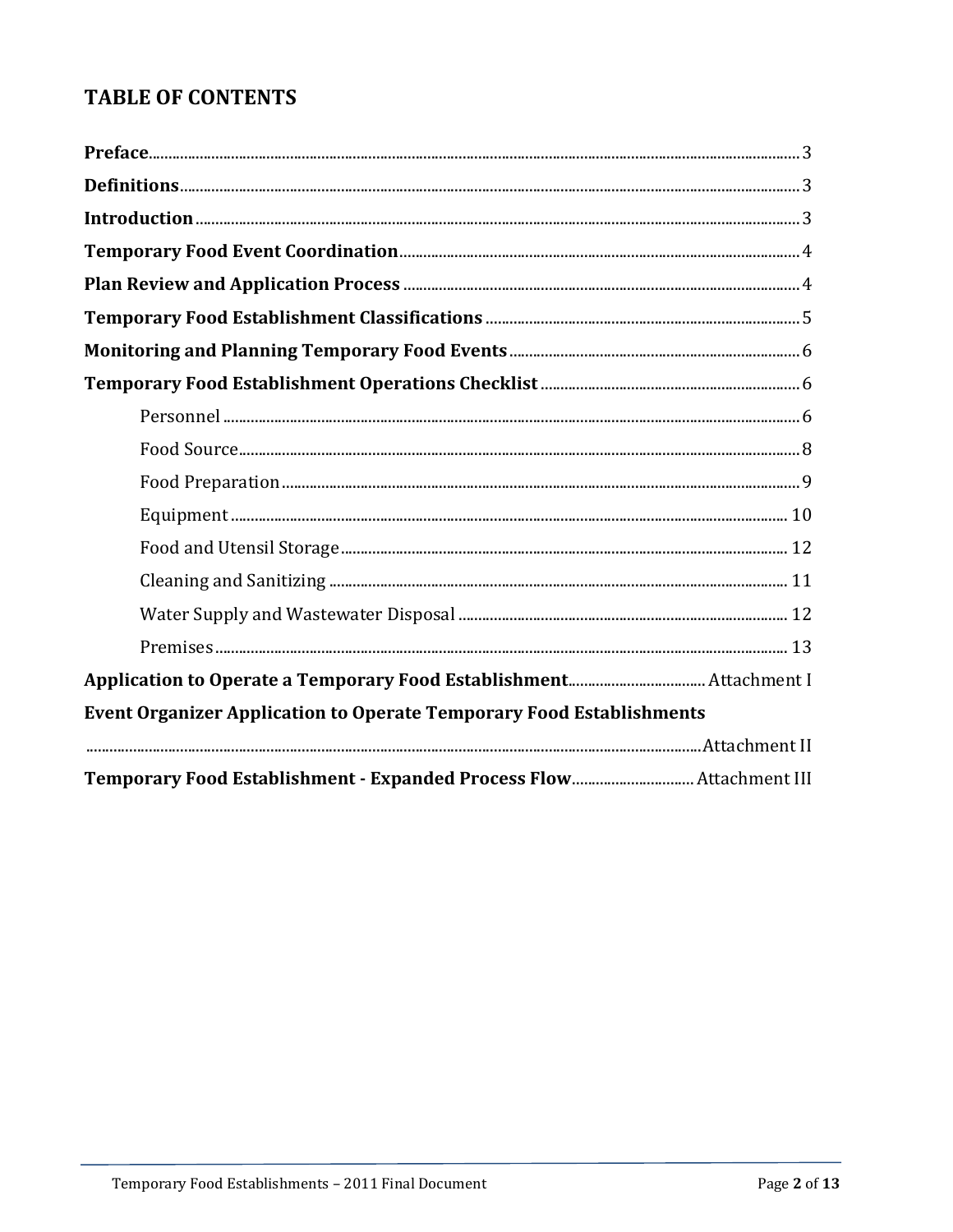## **PREFACE**

This document is intended to assist local health regulatory authorities and the food industry in understanding the review, approval and operation of Temporary Food Establishments. However, it does not establish regulatory requirements and the recommendations contained herein are not intended to supplant, or otherwise serve as, the rules and regulations applicable to food establishments in a given Federal, State, local or tribal jurisdiction.

This document:

- Describes effective processes for reviewing plans and applications for safe operation of a Temporary Food Establishment (TFE).
- Is intended as a training tool for individuals responsible for conducting plan reviews.
- Is intended to help event sponsors and temporary food establishment operators better understand the expectations of local regulatory inspectors.
- Was developed by the Conference for Food Protection's Plan Review Committee.
- Is intended to be consistent with the recommendations of the FDA as contained in the FDA 2009 Food Code and its Supplement. The FDA Food Code contains requirements for safeguarding public health and ensuring food is unadulterated and honestly presented when offered to the consumer.

#### **DEFINITIONS**

The following definitions are excerpts from the FDA 2009 Food Code.

**"Food establishment"** includes "an operation that is conducted in a mobile, stationary, temporary, or permanent facility or location; where consumption is on or off the PREMISES; and regardless of whether there is a charge for the FOOD."

#### **"***Food establishment***"** *does not include:*

(a) *An establishment that offers only pre*PACKAGED FOODS *that are not* POTENTIALLY HAZARDOUS (TIME/TEMPERATURE CONTROL FOR SAFETY) FOODS;

(b) *A produce stand that only offers whole, uncut fresh fruits and vegetables*;

(c) *A* FOOD PROCESSING PLANT*; including those that are located on the PREMISES of a FOOD ESTABLISHMENT*

(d) *A kitchen in a private home if only* FOOD *that is not* POTENTIALLY HAZARDOUS (TIME/TEMPERATURE CONTROL FOR SAFETY) FOOD, *is prepared for sale or service at a function such as a religious or charitable organization's bake sale if allowed by* LAW *and if the* CONSUMER *is informed by a clearly visible placard at the sales or service location that the FOOD is prepared in a kitchen that is not subject to regulation and inspection by the REGULATORY AUTHORITY;* 

**"Temporary food establishment"** means a FOOD ESTABLISHMENT that operates for a period of no more than 14 consecutive days in conjunction with a single event or celebration.

## **INTRODUCTION**

Temporary food events, such as traveling fairs and carnivals, circuses, multicultural celebrations, special interest fundraisers, restaurant food shows, and other transitory gatherings, have become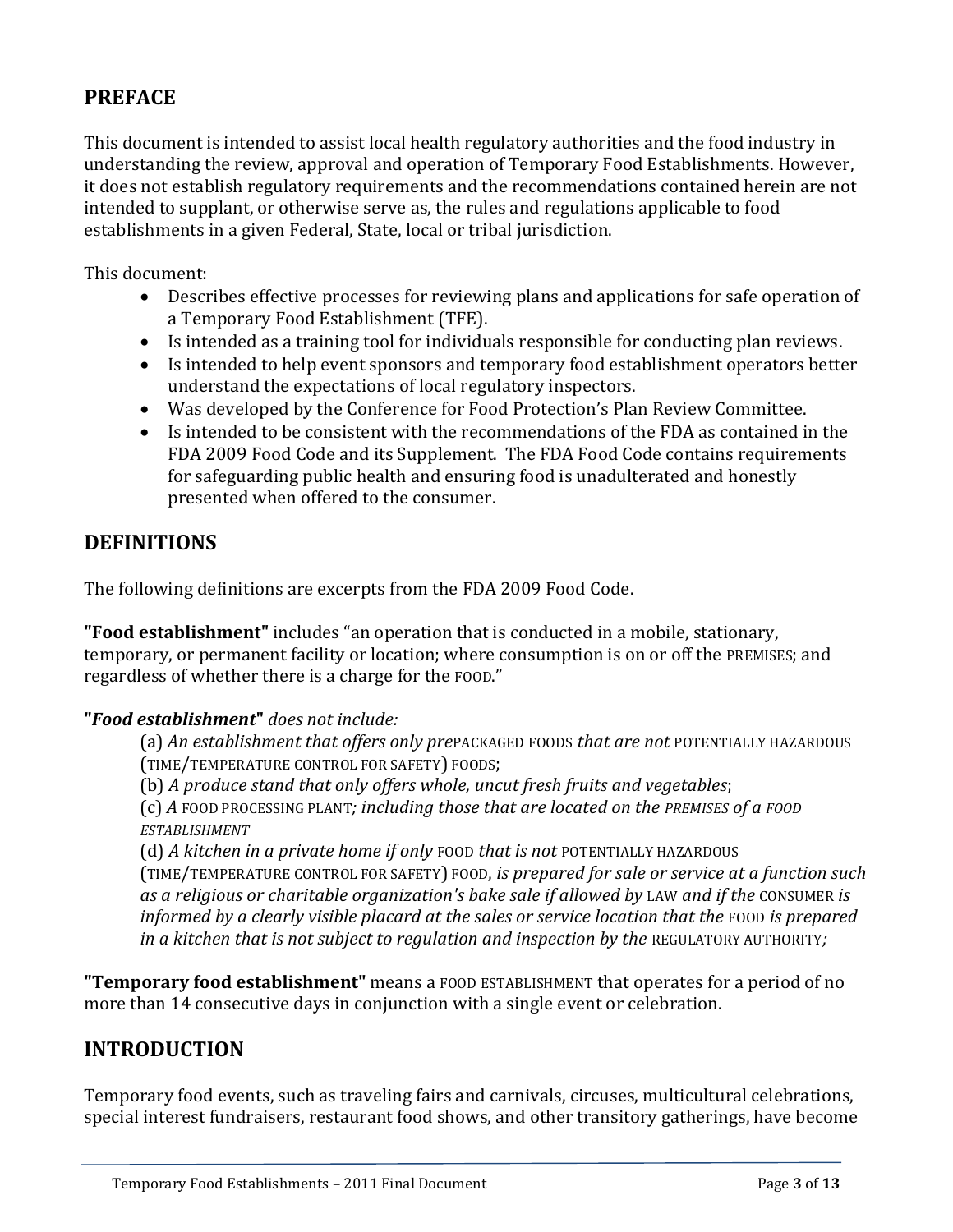extremely popular and are held at an increasing frequency.

Many of these temporary food events have temporary food establishments with high risk food operations engaging in extensive preparation of raw ingredients; processes that include the cooking, cooling, and reheating of potentially hazardous foods; and advanced preparation of food several days prior to service.

The TFEs operate either indoors or outdoors and often have limited physical and sanitary facilities available. As such, TFEs present special challenges to regulatory authorities that have the responsibility to license/permit and inspect them.

## **TEMPORARY FOOD EVENT COORDINATION**

Food preparation practices at temporary food events are to be in compliance with the regulatory authority. Because temporary events present particular concerns that are unique to nonpermanent food establishments, the following information should be provided along with information about the food items to be prepared and served, as required on the application:

- The number of expected patrons/day;
- Information on the number and type of toilet and handwashing facilities to be provided;
- Information on the equipment that will be utilized to ensure compliance with the Food Code;
- The exact location of the event identifying the availability of potable water, wastewater, solid waste facilities and services, and methods of dust control;
- Description of the water supply and wastewater and solid waste storage and removal provisions to assess if adequate facilities are provided on site or if additional supplies/services are needed;
- The location and source of electricity to be provided; and
- A list of names, telephone numbers, and addresses of the TFE operators, including the name of the designated staff person who will be on site during all hours of the operation of the event and who is responsible for compliance with food code requirements.

## **PLAN REVIEW AND APPLICATION PROCESS**

No person, firm, or corporation is allowed to operate a food establishment (permanent or temporary) where food or beverages are served to the public without permits, licenses, or permission from the local regulatory authority. Licensing/permitting of Temporary Food Establishments may vary due to local regulatory requirements.

The plans and application for a TFE should include all the information necessary to assure that the physical and sanitary facilities are adequate to ensure safe food, in the same manner a permanent food establishment goes through plan review. It is recommended that a pre-event meeting be held between the regulatory authority and the applicant(s) and/or the primary food vendor(s) for the event to discuss the requirements that must be adhered to for safe operation of the TFE.

Prior to issuing a permit or license to a food establishment, either permanent or temporary, the local regulatory authority is responsible for performing a pre-operational plan review. The pre-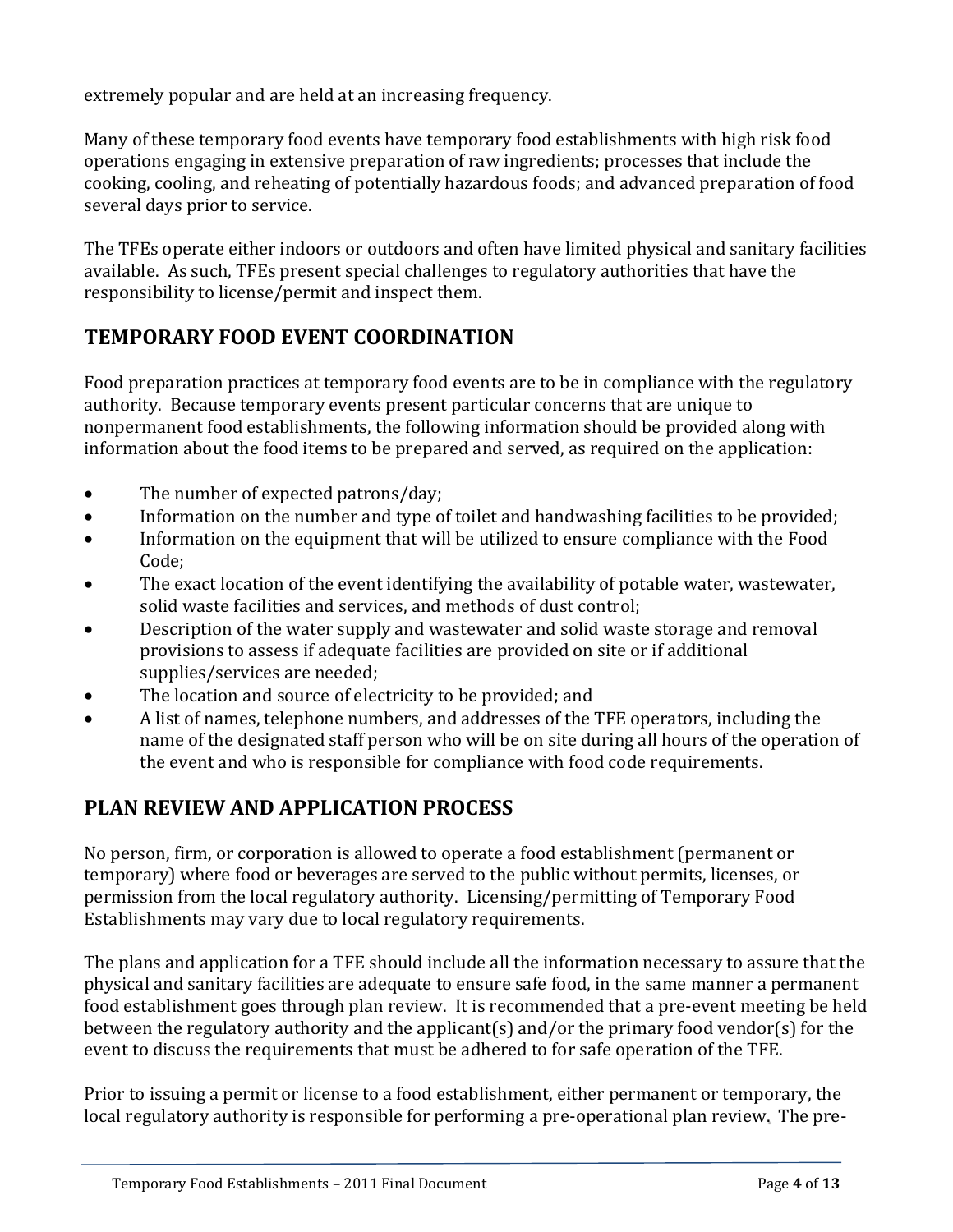operational review provides the opportunity to discuss areas of concern and should be conducted prior to the issuance of a permit/license. The regulatory authority may impose restrictions on the types of food to be prepared and served based upon the preparation and/or sanitary facilities available.

For large temporary events there is often an event organizer that is responsible for coordinating the temporary food establishments. In this situation, if the event organizer provides any of the required facilities (i.e., toilet and handwashing facilities, warewashing facilities, refuse or waste water services) that are to be utilized by a temporary food establishment, a separate application and permit may be required by the regulatory authority.

To obtain a permit/license for a Temporary Food Establishment, the permit applicant must complete and submit an Application to Operate a Temporary Food Establishment (Attachment I) at least 30 calendar days before the event (§8-302.11).

Event coordinators providing infrastructure to multiple TFE are required to complete and submit an Event Organizer Application to Operate Temporary Food Establishments (Attachment II) at least 30 calendar days before the event (§8-302.11).

## **TEMPORARY FOOD ESTABLISHMENT CLASSIFICATIONS**

*Food establishment does not include an establishment that offers only prepackaged foods that are not potentially hazardous (Time/Temperature Control for Safety Foods).* 

TFE requirements should be risk based according to the food service operations that will occur.

Food Service (FS) Type 1

- Unpackaged non-potentially hazardous food (Time/Temperature Control for Safety Food)
- Commercially processed packaged potentially hazardous food (Time/Temperature Control for Safety Food) in its original package (Receive-Store-Hold)

Food Service (FS) Type 2

- Food Preparation with no cook step (Receive-Store-Prepare-Hold-Serve)
- Preparation for same day service (Receive-Store-Prepare-Cook-Hold-Serve)
- Reheating of a commercially processed food item (Receive-Store-Reheat-Hold-Serve)

#### Food Service (FS) Type 3

- Complex food preparation (Receive-Store-Prepare-Cook-Cool-Reheat-Hot Hold-Serve)
- Large quantities of food being prepared (e.g., Olympics, Academy Awards, State Fairs)
- Using Time as a Public Health Control
- Serving a Highly Susceptible Population

An applicant may be required to complete and submit the Temporary Food Establishment Expanded Process Flow (Attachment III) based on the menu identified on the TFE application.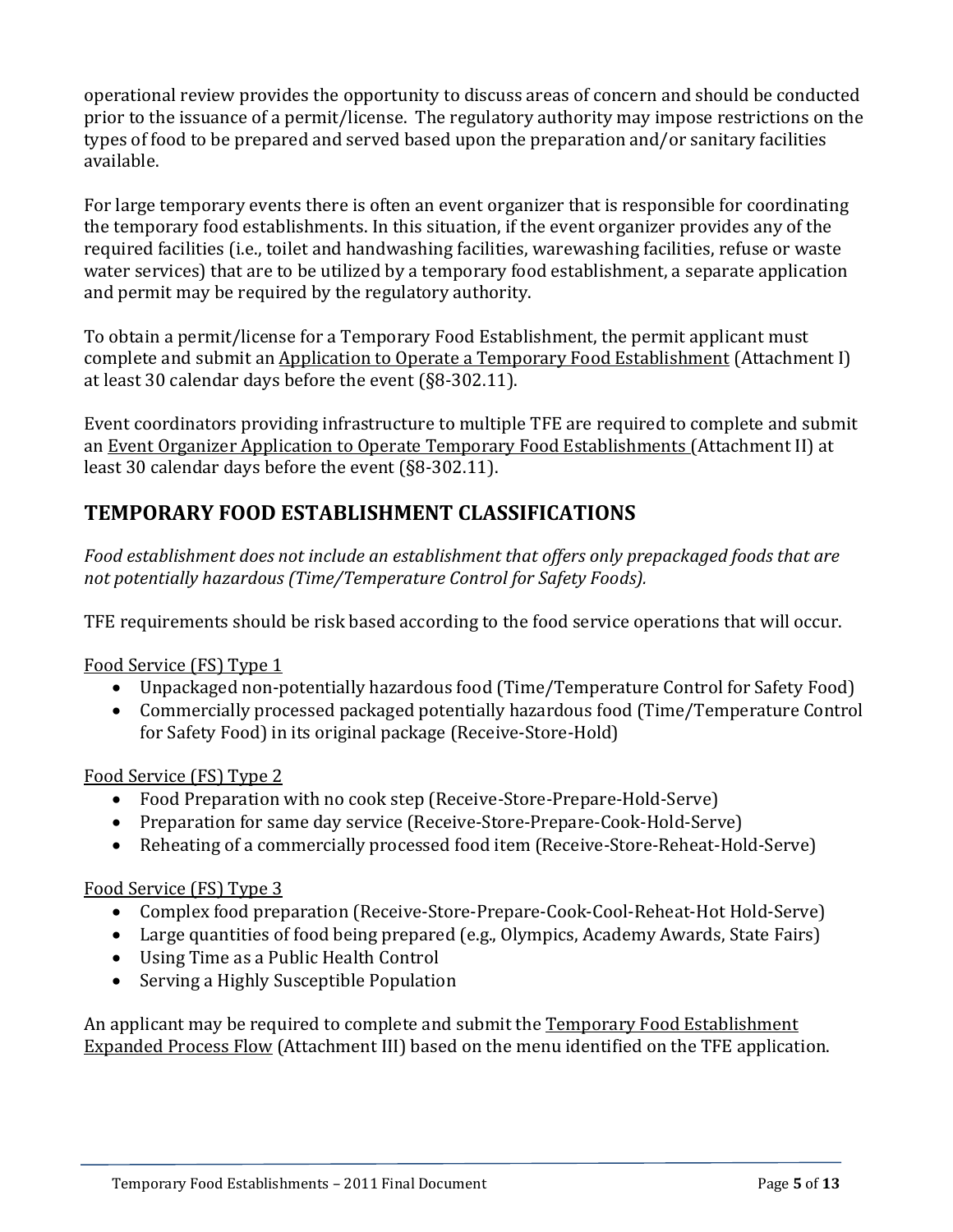## **MONITORING AND PLANNING FOR TEMPORARY FOOD EVENTS**

Due to the complexities of temporary food events, the local regulatory authority should develop a method to monitor and plan for these events so that the necessary resources are available to assist with the review and inspection of the temporary food establishments.

- Many events are scheduled on an annual basis and can be monitored by keeping a calendar of these events.
- Information on temporary events can be obtained from fliers, banners, newspaper and radio announcements, and local TV ads.
- A working relationship should be established with local visitor's associations or Chambers of Commerce as these organizations often maintains schedules of events.
- A working relationship should be established with managers/owners of fairgrounds, parks and other locations where temporary events are often held.

## **TEMPORARY FOOD ESTABLISHMENT OPERATIONS CHECKLIST**

The following checklist provides an overview of the general requirements that should be considered when reviewing applications and conducting on-site inspections. The local regulatory authority may impose additional requirements based upon the type of food preparation and/or sanitary facilities available.

The applicable 2009 Food Code Sections have been italicized.

## **PERSONNEL**

- **PERSON-IN-CHARGE (PIC):** A designated person must be on site during all hours of operations of the temporary food establishment. The PIC is responsible for ensuring compliance with health code requirements. *(§2-101.11, 2-103.11)*
- **CERTIFIED FOOD PROTECTION MANAGER**:
	- At least one employee that has supervisory and management responsibility and authority to direct and control food preparation and service is to be a Certified Food Protection Manager for those temporary food establishments that are classified as Food Service Type 2 or Food Service Type 3. *(§2-102.12)*
	- This section does not apply to certain types of temporary food establishments deemed by the regulatory authority to pose minimal risk of causing, or contributing to, foodborne illness based on the nature of operation and extent of food preparation.
- **EMPLOYEE HEALTH:** Employees with communicable diseases which can be transmitted through food are to be excluded and/or restricted from food activities. *(§2-201.11, 2- 201.12, 2-201.13, 2-401.12)*

There must be employee practices and behaviors established that can help prevent the spreading of viruses and bacteria to food. The Centers for Disease Control and Prevention (CDC) and FDA cite five highly infective pathogens that can be easily transmitted by food employees and cause severe illness. These five pathogens known as the Big Five are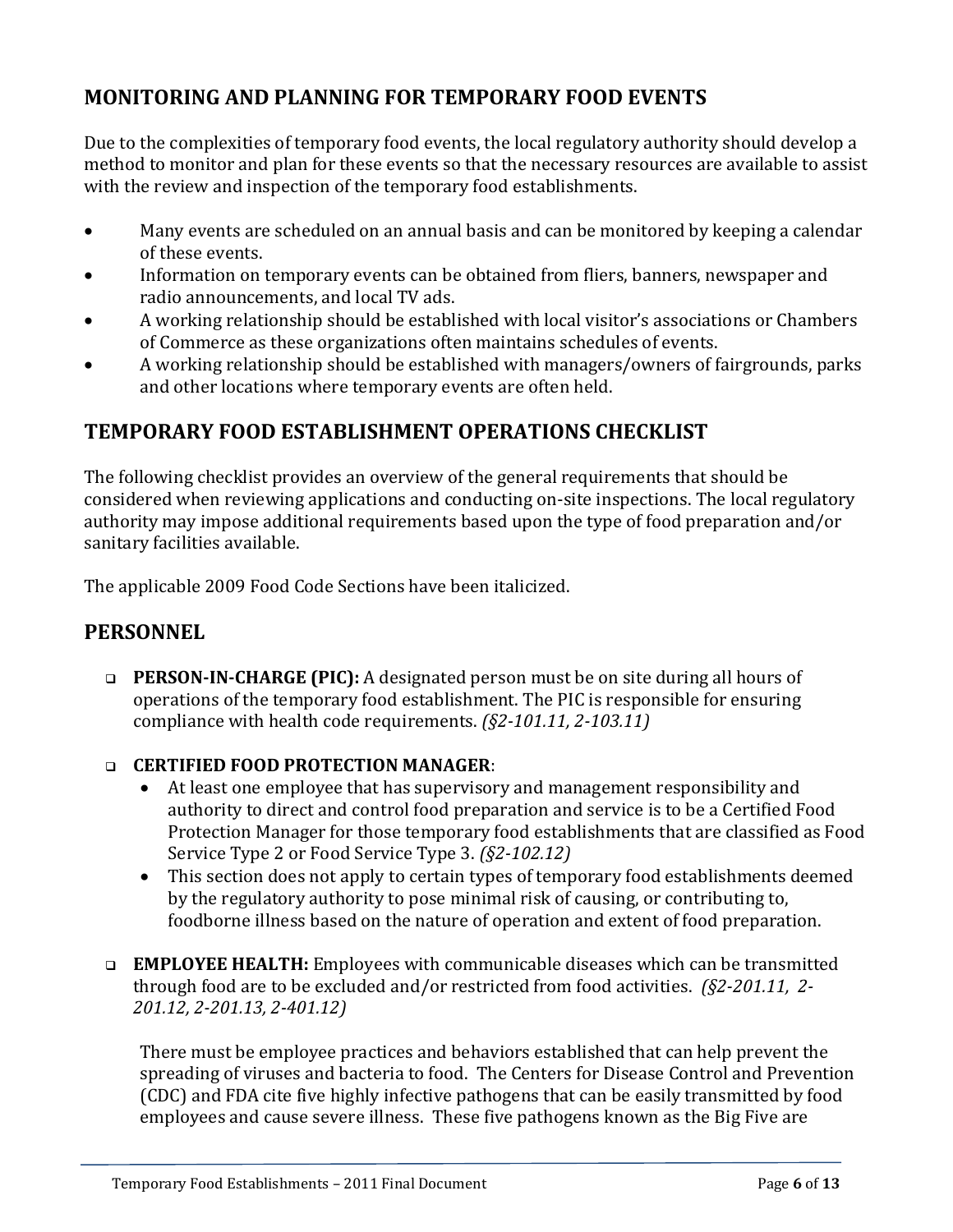Norovirus, the Hepatitis A virus, *Salmonella* Typhi, *Shigella* spp., and *Escherichia* coli *(E. coli) 0157:H7* or other Enterohmorrhagic or Shiga toxin-producing E. coli.

Interventions must be used to prevent the transmission of foodborne illness. These interventions include (a) restricting or excluding ill food employees from working with food; (b) using proper handwashing procedures; and (c) eliminating bare hand contact with foods that are ready-to-eat (RTE).

Proper management involves ensuring that food employees do not work when they are ill and having procedures for identifying employees who may transmit foodborne pathogens to food, other employees, and consumers. Symptoms that the person in charge (PIC) should be concerned with include: vomiting, diarrhea, jaundice (yellow skin or eyes), sore throat with fever, infected cuts and burns with pus on hands and wrists.

Information and forms to aid in complying with Employee Health can be found in the 2009 FDA Food Code and the Employee Health and Personal Hygiene Handbook. [\(http://www.fda.gov/Food/FoodSafety/RetailFoodProtection/IndustryandRegulatoryAssi](http://www.fda.gov/Food/FoodSafety/RetailFoodProtection/IndustryandRegulatoryAssistanceandTrainingResources/ucm113827.htm) [stanceandTrainingResources/ucm113827.htm\)](http://www.fda.gov/Food/FoodSafety/RetailFoodProtection/IndustryandRegulatoryAssistanceandTrainingResources/ucm113827.htm)

- **HANDWASHING:** Food employees must wash their hands upon entering the TFE or food preparation and service areas, immediately before engaging in food preparation, after using the toilet room, and as often as necessary to remove soil and contamination and to prevent cross contamination. *(§2-301.11, 2-301.12, 2-301.14, 2-301.15)*
- **HANDWASHING FACILITIES:** Handwashing facilities are to be located to allow convenient use by food employees in food preparation, food dispensing and warewashing areas. Handwashing sinks are to only be used for handwashing. A handwashing sign is to be posted at each handwashing sink. *(§5-204.11, 5-205.11, 5-202.12, 5-203.11, 6-301.11, 6- 301.12, 6-301.14, 6-301.20)*

#### **FS Type 1**

- Packaged food only Hand wash stations are not required if only commercially prepackaged foods kept in their original containers will be provided to consumers.
- Unpackaged food that is not potentially hazardous (Time/Temperature Control for Safety) Food – Hand wash station that provides gravity feed tempered water. For example – A five gallon insulated container with a spigot which can be turned on to allow potable warm water to flow over one's hands into a waste receiving bucket of equal or larger volume. Hand soap, single-use dispensed towels, and a waste receptacle must be provided. (See Below)

**FS Type 2** – Self-contained portable unit with holding tanks for potable tempered water and waste water. Hand soap, single-use dispensed towels, and a waste receptacle must be provided. (See Below)

**FS Type 3** – Potable hot and cold running water under pressure to provide water at a temperature of at least 100°F. Hand soap, single-use dispensed towels, and a waste receptacle must be provided.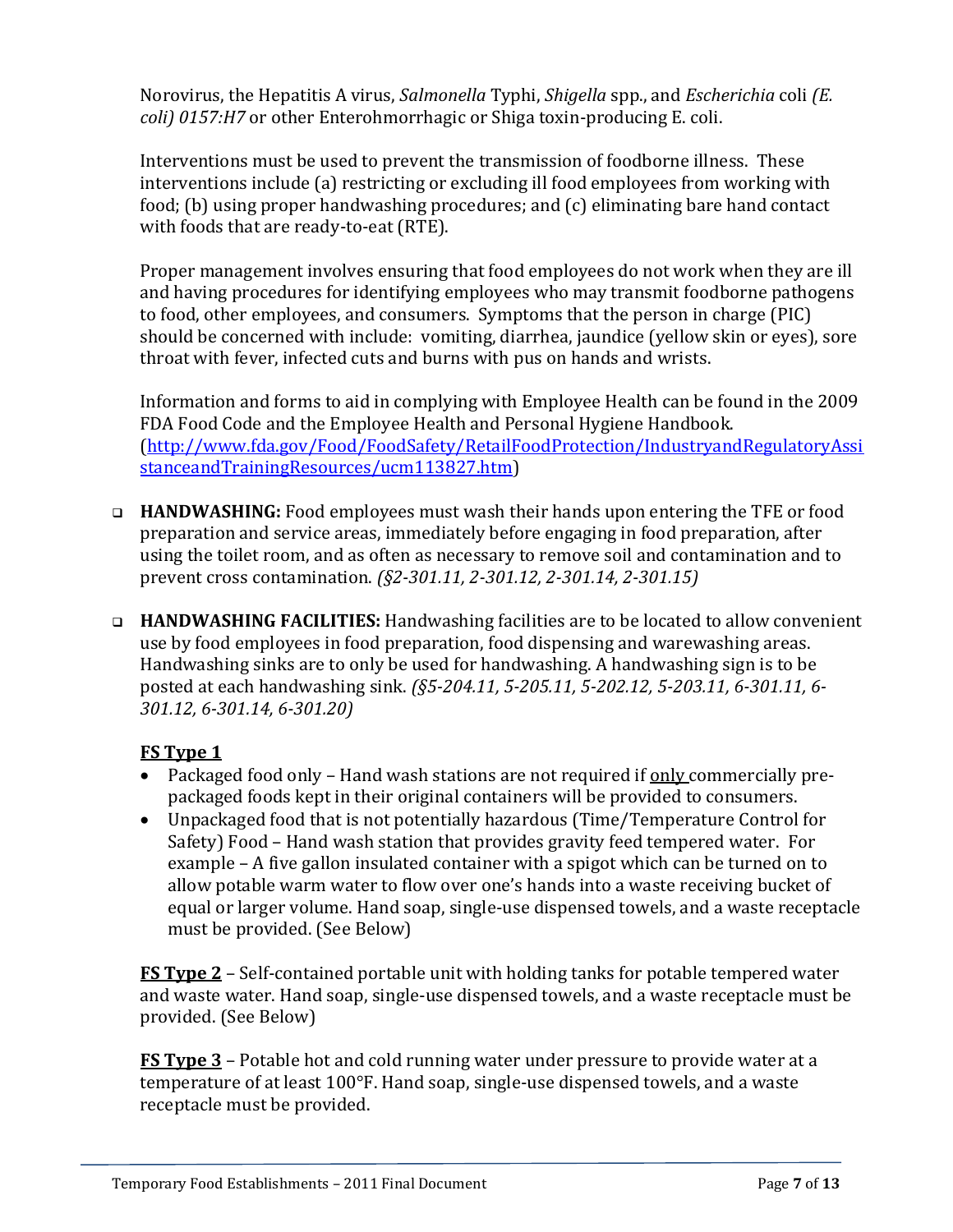Sample handwashing facilities:



**Sample for Type 1 Sample for Type 2**



**HYGIENE:** Food employees are to maintain a high degree of personal cleanliness and conform to good hygienic practices during all working periods. *(§2-302.11)*

- Food employees must have clean outer garments, aprons and effective hair restraints. *(§2-304.11, 2-402.11)*
- Food employees are not allowed to smoke or eat (including chewing gum) in the food preparation and service areas. A food employee may drink from a closed beverage container if the container is handled to prevent contamination of the employee's hands; the container; and exposed food, clean equipment, utensils and single-service/singleuse articles. *(§2-401.11)*
- All non-working, unauthorized persons should be restricted from food preparation and service areas. *(§2-103.11)*
- **NO BARE HAND CONTACT:** Employees preparing food may not contact exposed, ready-toeat food with their bare hands and must use suitable utensils such as deli paper, spatulas, tongs, single-use gloves or dispensing equipment. *(§3-301.11)*

## **FOOD SOURCE**

- **SOURCE:** All food is to be obtained from sources that comply with law. All meat and poultry must come from USDA or other acceptable government regulated approved sources. *(§3-201.11)*
	- Home canned foods are not allowed nor can there be any home cooked or prepared foods offered at temporary food events. *(§3-201.11)*
	- Ice for use as a food or a cooling medium must be made from potable water. *(§3-202.16)*
	- All Potentially Hazardous Food (Time/Temperature Control for Safety Food) (PHF/TCS) which is pre-cooked and pre-cooled off site for service at the temporary food establishment must be prepared at an approved, permanent food establishment. *(§3-201.11)*
- **TRANSPORTATION:** Food is to be transported in a manner that protects the food from contamination and if a PHF/TCS food item must be maintained at 135°F or above or 41°F or below. *(§3-202.15, 3-501.16)*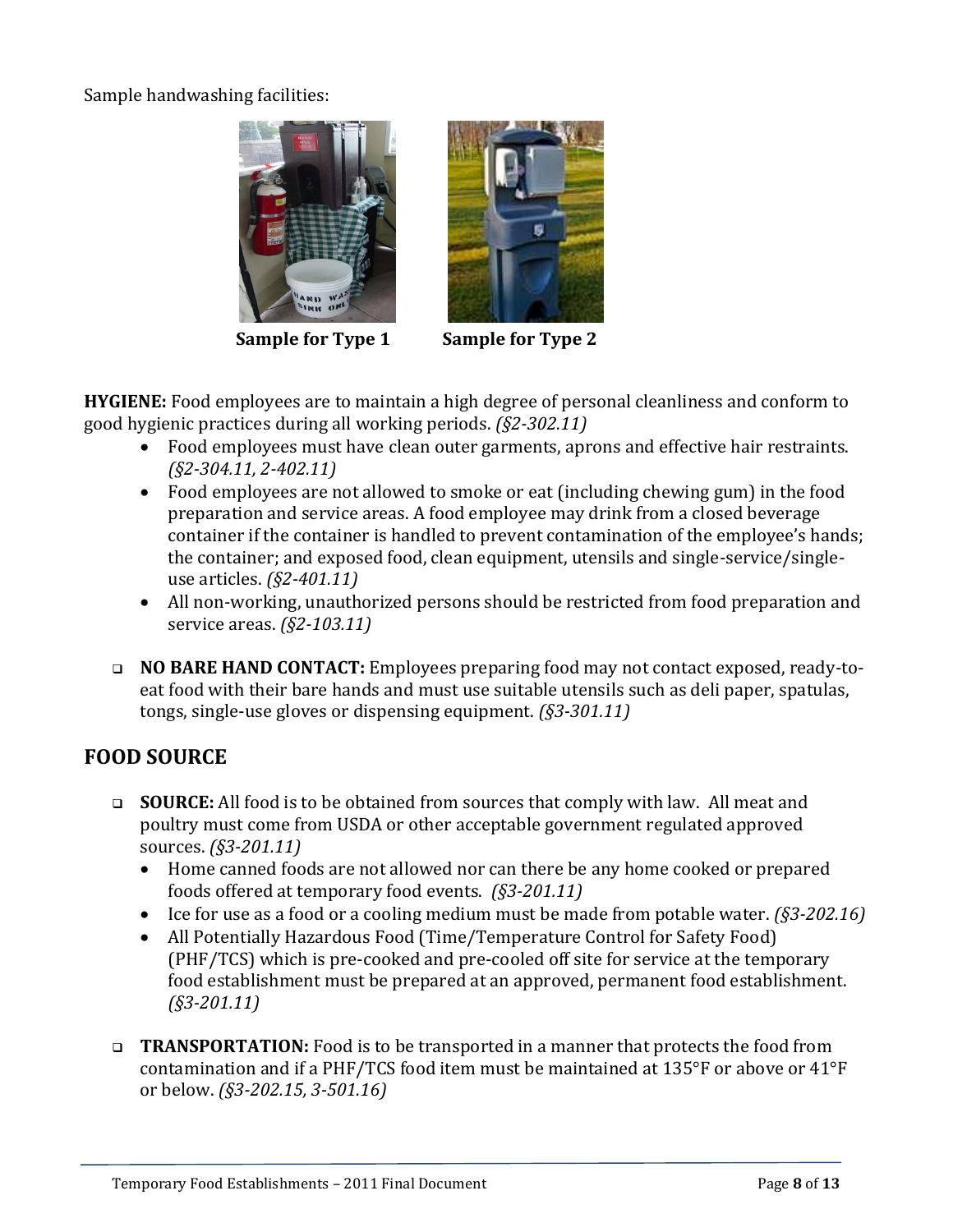## **FOOD PREPARATION**

- **FOOD CONTAMINATION:** All cooking and serving areas must be protected from contamination. Consumers must be prevented from accessing areas of the TFE where food, food-contact surfaces, and equipment are located. *(§2-103.11(B), 3-307.11)*
- **CROSS CONTAMINATION:** Food must be protected from cross contamination by separating raw animal foods from ready-to-eat foods and separating types of raw animal foods from each other during storage, preparation, holding, and display. *(§3-302.11, 3- 307.11)*
	- Equipment and utensils (including knives, cutting boards, and food storage containers) are to be thoroughly cleaned and sanitized after being used for raw animal foods and before being used for ready-to-eat food. *(§3-304.11, 4-602.11)*

#### *The following practices are only permitted with Food Service Type 1 classification*

# **HANDLING OF UNPACKAGED NONPHF/TCS FOOD**

During preparation, unpackaged food must be protected from contamination. *(§3-305.14, 3- 307.11)*

 **HOLDING OF COMMERCIALLY PROCESSED PACKAGED PHF/TCS FOOD:** PHF/TCS food must be maintained at 135°F or higher or 41°F or below. *(§3-501.16)*

#### *The following practices are only permitted with Food Service Type 2 classification*

- **HOLDING OF PHF/TCS FOOD:** Potentially Hazardous Food (Time/Temperature Control for Safety Food) must be maintained at 135°F or higher or 41°F or below. *(§3-501.16)*
- **COOKING:** Food must be cooked to the minimum temperatures and times specified below\*\*: *(§3-401.11, 3-603.11)*
	- **165°F for 15 seconds -** poultry; wild game animals; stuffing containing fish, meat, poultry or ratites; stuffed fish, meat, pasta, poultry or ratites.
	- **155°F for 15 seconds -** mechanically tenderized and injected meats; the following if they are comminuted: fish, meat (hamburgers), game animals commercially raised for food; pooled raw eggs; ratites.
	- **145°F for 15 seconds -** raw eggs that are broken and prepared in response to a consumer's order and for immediate service; fish and meat.

\*\*TFE operators should consult with the local regulatory authority if considering cooking roasts (whole beef, pork, cured pork (ham) and corned beef) or if serving or selling undercooked foods to ensure compliance with the provisions of the Food Code.

 **THAWING:** PHF/TCS food must be thawed either under refrigeration that maintains the food temperature at 41°F or less, or as part of a cooking process. *(§3-501.13)*

#### **REHEATING FOR HOT HOLDING OF COMMERCIALLY PROCESSED FOOD**

 Food from a commercially processed, hermetically sealed container of food or from an intact package from a food processing plant is to be reheated to 135°F for hot holding. *(§3-403.11)*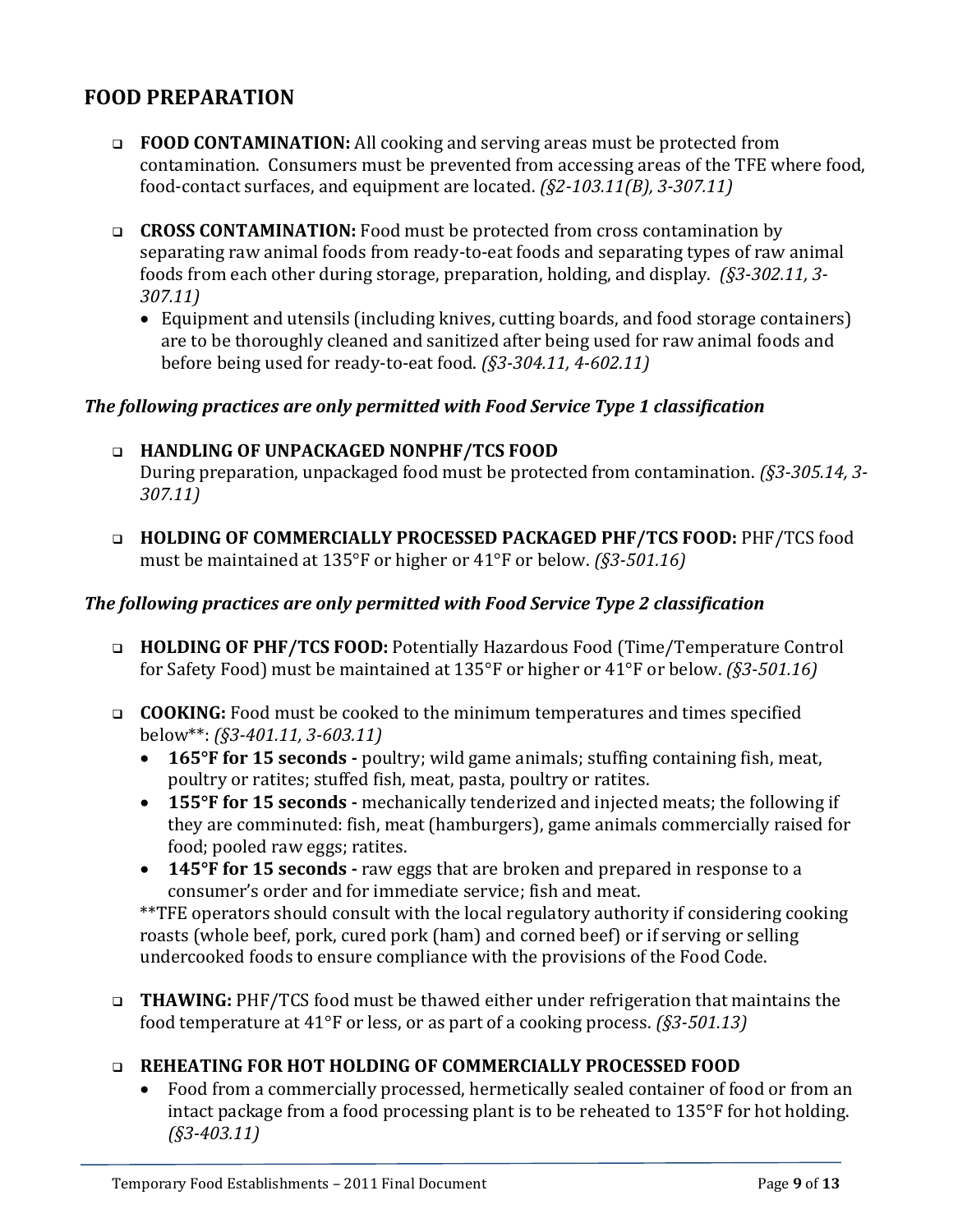#### *The following two practices are only permitted at a Food Service Type 3 classification*

- **COOLING:** PHF/TCS must be cooled by an approved method in accordance with the following time and temperature criteria: *(§3-501.14 3-501.15)*
	- Cooked PHF/TCS food must be cooled within 2 hours from 135°F to 70°F and within a total of 6 hours from 135°F to 41°F or less.
	- PHF/TCS food prepared from ingredients at ambient temperature must be cooled within 4 hours to 41°F or less.
- **REHEATING FOR HOT HOLDING:** PHF/TCS food that is cooked and cooled at a permanent food establishment prior to delivery to the temporary food establishment must be reheated so that all parts of the food reach a temperature of at least **165°F for 15 seconds if hot held**. *(§3-403.11)*
	- Reheating is to be done rapidly so that the food is between  $41^{\circ}$ F and  $165^{\circ}$ F for no more than 2 hours.
	- Cooked and refrigerated food that is prepared in response to an individual consumer order may be served at any temperature.

## **EQUIPMENT**

Equipment used for cooking or for holding of PHF/TCS food must be evaluated for approval based on a menu review, food service operations that will occur, and the length of the event. *(§4-301.11)*

- **COOKING DEVICES:** The local fire safety authority is to approve all cooking devices along with any additional safety considerations.
	- For safety reasons, cooking equipment, such as BBQs, propane stoves, and grills, should be roped off or otherwise segregated from the public *(§3-307.11).*
	- When barbecuing or using a grill, the cooking equipment should be separated from the public for a distance of at least 4 feet by roping off or by other means to protect patrons from burns or splashes of hot grease.
	- Charcoal and wood cooking devices are not recommended.
	- Propane stoves or grills may be approved as cooking devices.
	- All cooking of foods should be done towards the rear of the food booth.

#### **COLD STORAGE:**

- Packaged food may not be stored in direct contact with ice or water if the food is subject to the entry of water because of the nature of its packaging, wrapping, or container or its positioning in the ice or water. *(§3-303.12)*
- Each refrigeration unit should have a numerically scaled thermometer accurate to  $\pm 3^{\circ}F$ if scaled only in Fahrenheit or accurate to +/- 1.5°C if dually scaled in Celsius and Fahrenheit to measure the air temperature of the unit. *(§4-203.12, 4-204.112)*
- **FS Type 1 and FS Type 2 -** An effectively insulated, hard sided, cleanable container with sufficient ice or other means to maintain PHF/TCS food at 41°F or below may be approved for the storage of small quantities of PHF/TCS food. *(§3-501.16, 4-301.11)*
- **FS Type 2 and FS Type 3 -** Mechanical refrigeration units may be required to keep PHF/TCS food at 41°F or below. *(§3-501.16, 4-301.11)*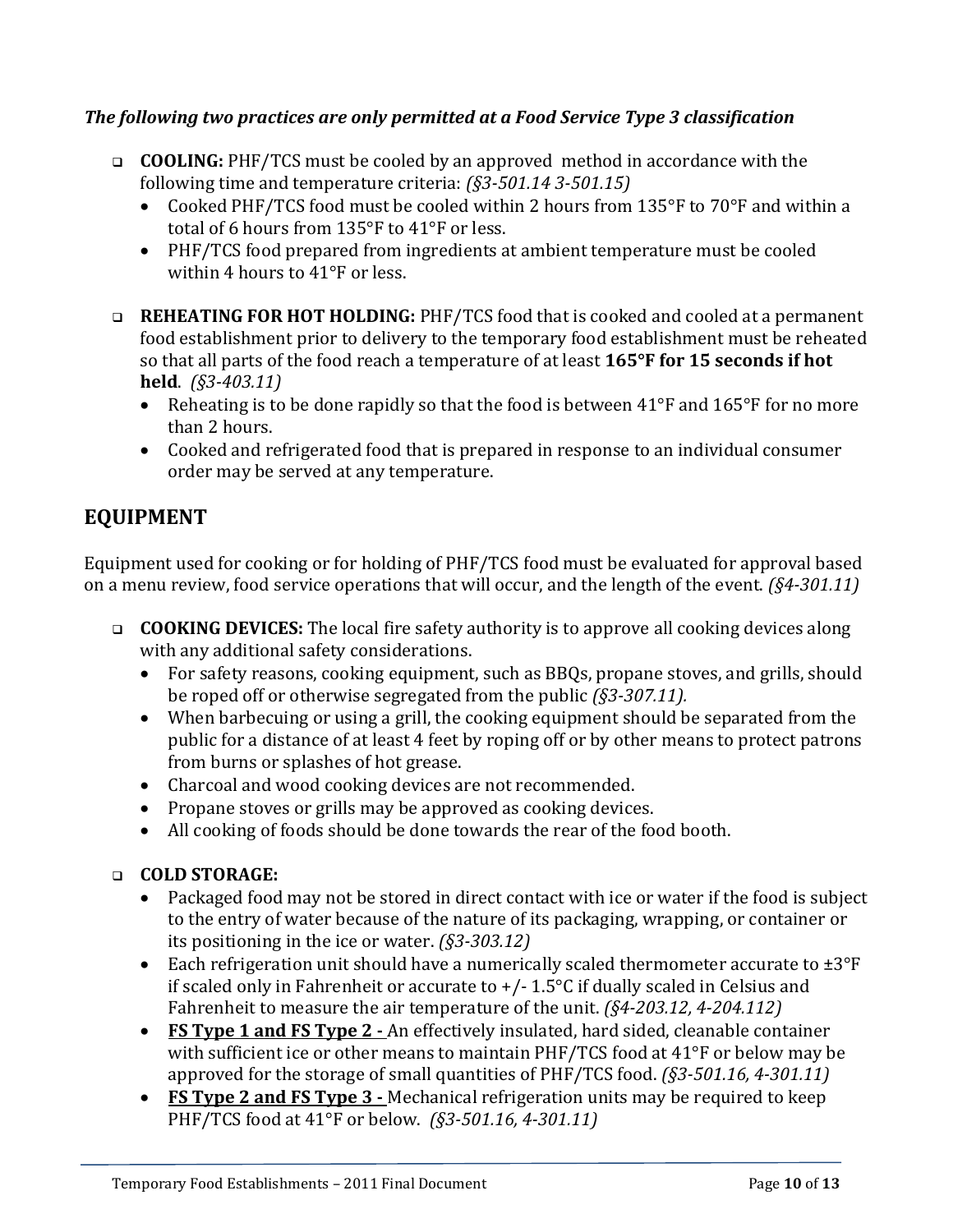- **HOT STORAGE:** Hot food storage units must be used to keep PHF/TCS food at 135°F or above. Electrical equipment, propane stoves, grills, etc. must be capable of holding foods at 135°F or above. *(§3-501.16, 4-301.11)*
- **THERMOMETERS:** A thermocouple or metal stem thermometer is to be provided to check the internal temperatures of PHF/TCS hot and cold food items. Food temperature measuring devices that are scaled only in Celsius or dually scaled in Celsius and Fahrenheit must be accurate to  $+/-1$ °C or if scaled only in Fahrenheit must be accurate to  $+/-2$ °F in the intended use of range. Temperature measuring devices must be equipped with a small diameter probe if thin foods are served. *(§4-302.12, 4-502.11)*
- **COUNTERS/SHELVES:** All food contact surfaces must be non-toxic, smooth, easily cleanable, durable, nonabsorbent, and free of seams and difficult to clean areas. All other surfaces must be finished so that they are easily cleanable. *(§4-101.11)*

## **FOOD AND UTENSIL STORAGE**

- **DRY STORAGE:** All food, equipment, utensils, and single service items must be stored at least 6" off the ground or floor on pallets, tables, or shelving. Food must be protected from contamination and must have effective overhead protection. *(§3-305.11, 3-305.12)*
- **FOOD DISPLAY:** All food and food contact surfaces must be protected from consumer handling, coughing, sneezing or other contamination*. (§3-306.11, 3-306.12, 3-306.13)*
	- Use sneeze guards or other effective barriers for food on display.
	- Keep food covered, except for working containers of food.
	- Condiments must be dispensed in single service type packaging, in pump-style dispensers, or in protected squeeze bottles, shakers, or similar dispensers which prevent contamination of the food items by food employees, patrons, insects, or other sources.
	- Knives, forks, and spoons that are not pre-wrapped must be presented so that only the handles are touched.
- **IN-USE UTENSILS:** Food dispensing utensils are to be stored in the food with their handles above the top of the food and container; on a clean portion of the food preparation table or cooking equipment; or in a container of water if the water is maintained at a temperature of at least 135°F and the utensil and container is cleaned as necessary to preclude accumulation of soil residues. *(§3-304.12)*

#### **STORAGE OF FOOD, UTENSILS & RELATED ITEMS DURING INOPERATION**

- During periods of inoperation, all food, equipment, utensils, and single service items must be stored within a fully enclosed temporary food establishment, within a permanent food establishment, or other facility approved by the regulatory authority.
- **If refrigerated trailers are used, these are to be locked during periods of inoperation.**

#### **CLEANING AND SANITIZING**

Equipment food-contact surfaces and utensils must be cleaned and sanitized when changing from working with raw foods to working with ready-to-eat foods; between uses with raw fruits and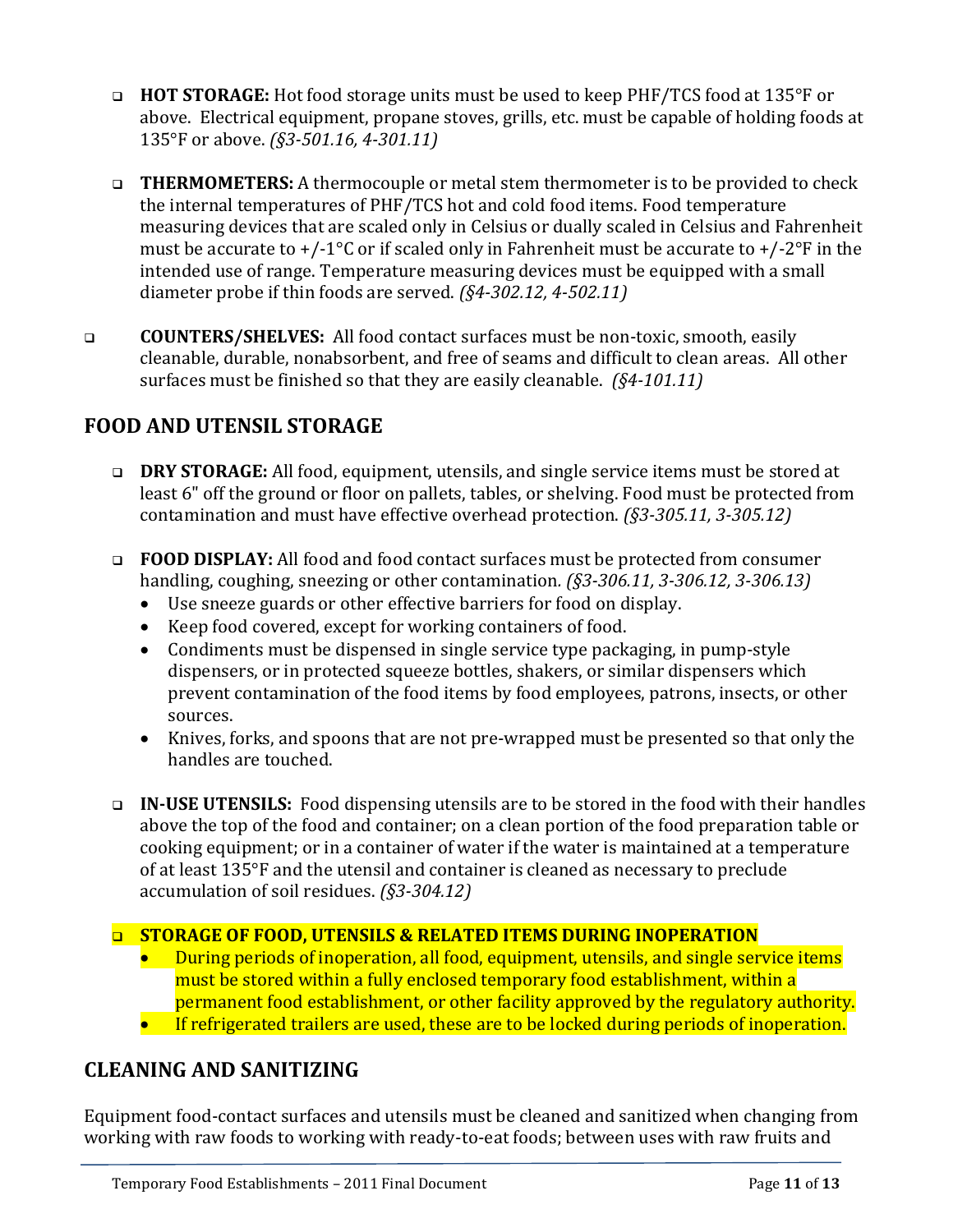vegetables and with PHF/TCS food; before using or storing a food temperature measuring device; and if used with PHF/TCS food must be cleaned throughout the day at least every 4 hours; and at any time during the operation when contamination may have occurred. *(§4-602.11)*

 **WAREWASHING:** A commercial dishwasher or manual warewashing method should be utilized to wash, rinse, and sanitize equipment and utensils coming into contact with food. *(applicable sections in Chapter 4 Food Code)*

**FS Type 1 -** The minimum requirements for a utensil washing set-up to wash/rinse/sanitize should consist of 3 basins, large enough for complete immersion of utensils, a potable hot water supply, and an adequate disposal system for the wastewater.

**FS Type 2 -** A centralized three compartment sink that is supplied with hot and cold running water and approved wastewater disposal system for use by multiple food vendors may be permitted by the regulatory authority.

**FS Type 3 –** A three compartment sink that is supplied with hot and cold running water and approved wastewater disposal system within the food establishment.

- **SANITIZING:** Chlorine bleach or other approved sanitizers should be provided for sanitizing food contact surfaces, equipment, and wiping cloths. Sanitizers must be used in accordance with the EPA-registered label use instructions. An approved test kit must be available to accurately measure the concentration of sanitizing solutions. *(§4-501.116, 4- 703.11)*
- **WIPING CLOTHS:** Wiping cloths that are in use for wiping food spills must be used for no other purpose and be stored clean and dry or in a clean sanitizing solution at the approved sanitizer concentration. *(§3-304.14)*

## **WATER SUPPLY AND WASTEWATER DISPOSAL**

- **WATER:** An adequate supply of potable water must be available on site for cooking and drinking purposes; for cleaning and sanitizing equipment, utensils, and food contact surfaces; and for handwashing. *(applicable sections in Chapter 5 Food Code)*
	- Water must come from an approved public water supply or an approved well water supply. The water supply system and hoses carrying water must be constructed with approved food contact materials. *Recommend labeling potable water hose.*
	- The water supply is to be protected with backflow devices to preclude the backflow of contaminants into the potable water supply. (§5-202.13, 5-202.14, 5-203.14, 5-203.15)
	- All hose and other connections to the potable water supply must be maintained a minimum of 6" above the ground or top plane surface.
	- A supply of commercially bottled drinking water or sanitary potable water storage tanks may be allowed if approved by the regulatory authority.
- **WASTEWATER DISPOSAL:** Wastewater must be disposed in an approved waste water disposal system. Wastewater may not be dumped onto the ground surface, into waterways, or into storm drains; but must be collected and disposed through an approved sewage disposal system. (§5-402.13)